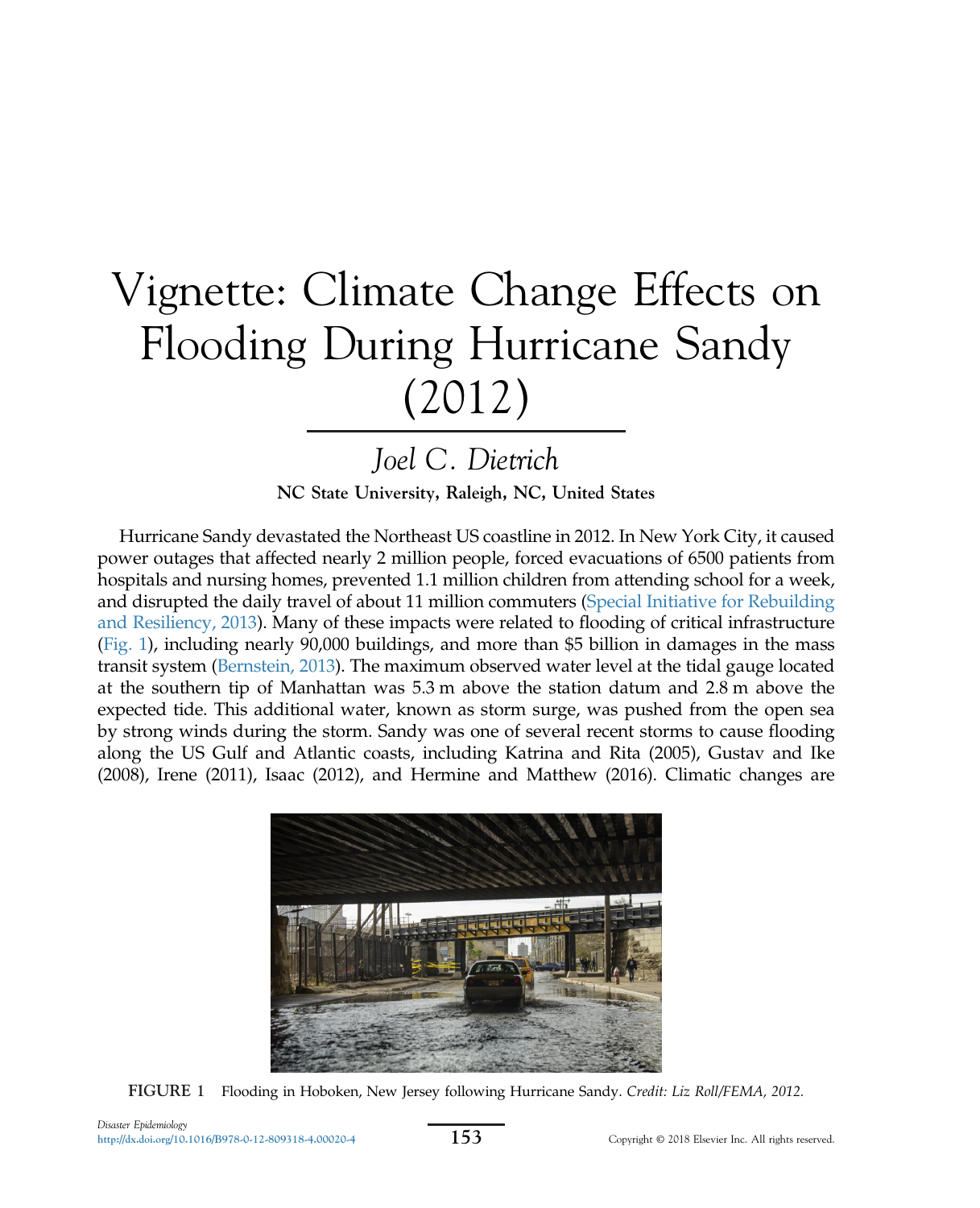#### 154 VIGNETTE: CLIMATE CHANGE EFFECTS ON FLOODING DURING HURRICANE SANDY (2012)

causing these storms to be larger and more intense, last longer, and move farther northward. Their impacts will be more severe to communities in coastal regions in the future.

Climate change has its greatest effect on hurricanes through global warming. Hurricanes act as heat engines ([Willoughby, 1999](#page-3-0)). A hurricane, also known generally as a tropical cyclone, exchanges heat between two reservoirs: the ocean, which is typically warmer in the tropical regions where the cyclone is formed, and the atmosphere, which is much colder at the altitudes near the top of the cyclone. Air is pulled toward the center of the cyclone as it moves over the ocean, picking up water vapor and heat through turbulence at the air-sea interface. This warm air rises near the eyewall, cools as it is pushed outward at high altitudes, and then falls downward to repeat the cycle. Thus hurricanes are sensitive to the sea surface temperature, and they can strengthen quickly when they move over a patch of warmer water. There are several ocean currents that contribute warm water to this process, most notably the Loop Current and Gulf Stream, which connect the warm water from the Caribbean Sea through the Gulf of Mexico and up the eastern coast of the United States. And these waters are becoming warmer. More than 90% of the overall increase in energy due to climate change is stored in the oceans ([IPCC, 2013](#page-2-0)). In regions where tropical cyclones are likely to form, the sea surface temperatures have increased by several tenths of a degree Celsius during the past several decades, due primarily to human-caused changes in greenhouse gases [\(Santer et al., 2006](#page-3-0)).

Water expands as it warms, and thus global warming is also a contributor to sea level rise. The global mean sea level has increased by about 1.8 mm/year since 1900, with a larger recent increase by about 3 mm/year since 1993 ([Church & White, 2011](#page-2-0)). This sea level rise is highly variable in location, depending on the local land movement, and it can be larger in regions where the land is shifting downward. In southeastern Virginia, where groundwater withdrawals have caused compaction of aquifers, land subsidence has caused more than half of the relative sea level rise of about  $4 \text{ mm/year}$  since 1950 ([Eggleston & Pope,](#page-2-0) [2013\)](#page-2-0). These global and local factors contribute to the difficulty in predicting sea level rise through this century. A simple continuation of recent trends would cause an increase in global mean sea level of 17 cm by 2100, and the inclusion of additional warming would further increase this prediction to a range from 28 to 98 cm, depending on the emission scenario ([Church et al., 2013](#page-2-0)). These rising water levels will exacerbate the effects of storminduced flooding because they provide a higher base level for the storm surge.

This increase in base water level is made worse by an increase in extreme storm frequency. Tropical cyclones are not occurring more often, at least according to the historical record and weather satellite data since the 1970s, but they are becoming more powerful (Frank  $\&$  Young, [2007\)](#page-2-0). Theory and observations suggest an upper limit on the intensity of tropical cyclones ([Bister & Emanuel, 1998\)](#page-2-0), and climate models show an increase in intensity toward this upper limit due to anthropogenic global warming [\(Knutson & Tuleya, 2004\)](#page-3-0). To analyze these trends, researchers have suggested metrics to combine storm characteristics such as frequency, intensity, and duration. Power dissipation, which is a measure of the potential destructiveness of hurricanes, has more than doubled during the past 30 years ([Emanuel,](#page-2-0) [2005\)](#page-2-0). And storms are moving poleward by 50–60 km per decade (Kossin, Emanuel,  $\&$ [Vecchi, 2014](#page-3-0)). Thus, when a storm makes landfall in the coastal United States, it is more powerful and more likely to cause flooding than in the past.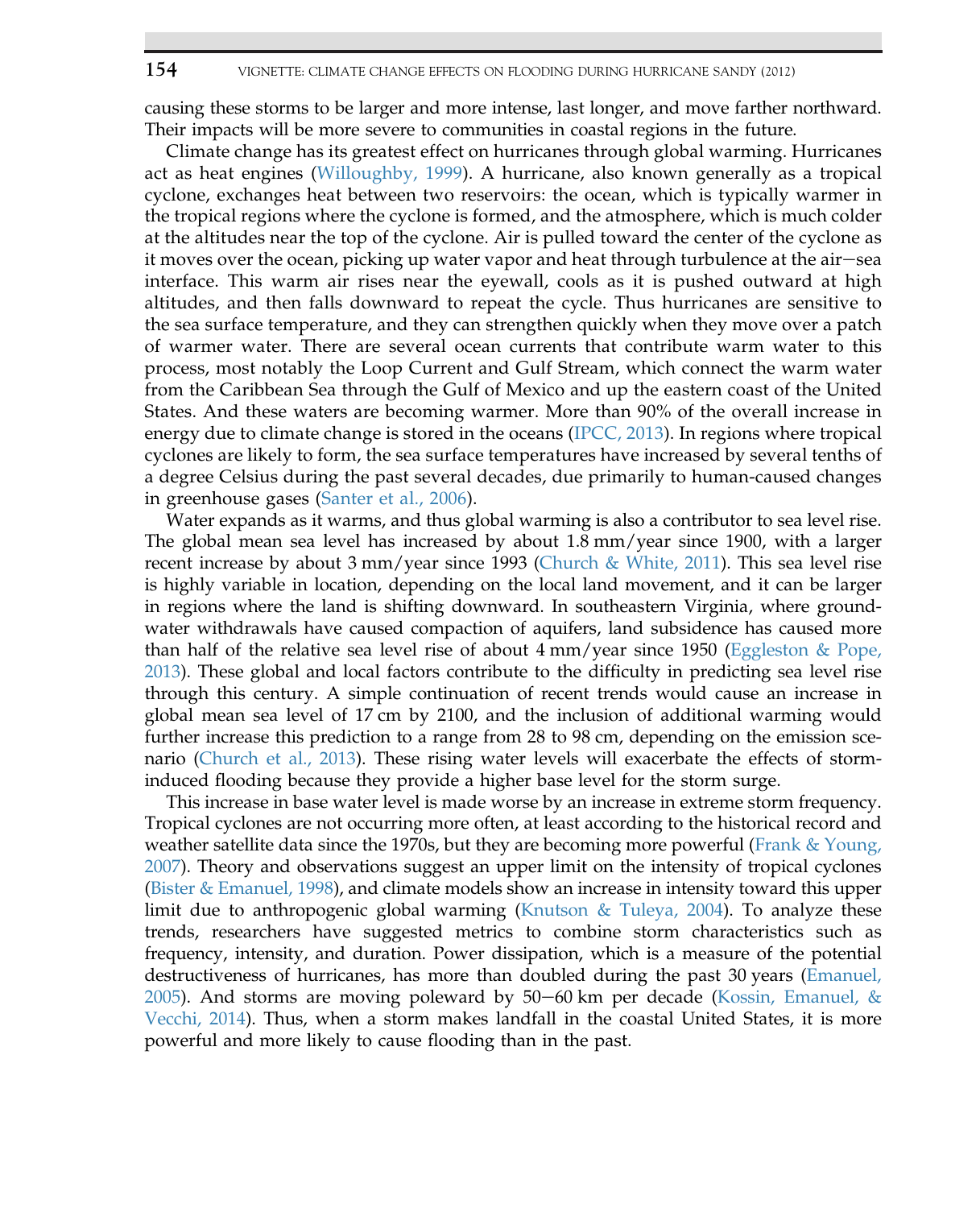#### REFERENCES 155

<span id="page-2-0"></span>These trends converged during Hurricane Sandy. In New York City, the sea level rise during the anthropogenic era has caused the mean flood heights to increase by 1.24 m [\(Reed et al., 2015](#page-3-0)), including by 56 cm during the last 250 years ([Kemp & Horton, 2013](#page-3-0)). This increase in base flood level has combined with increases in storm potential to push water toward shore. Flood heights that used to be rare, such as floods that occurred with a probability of once per 100 years, could increase in frequency to occur once every 4 years in the Northeast United States (Frumhoff, McCarthy, Melillo, Moser, & Wuebbles, 2007) and once every  $3-20$  years in New York City [\(Lin, Emanuel, Oppenheimer, &](#page-3-0) [Vanmarcke, 2012\)](#page-3-0). During Sandy, the storm surge and flooding were severe due to the extreme size of the storm, which became the largest on record (Blake, Kimberlain, Berg, Cangialosi, & Beven, 2013). Before its landfall on the New Jersey coast, Sandy had tropical-storm- and hurricane-strength winds that extended 778 km and 333 km from its center, respectively (Demuth, Demaria, & Knaff, 2006). These tropical-storm-strength winds had a diameter that was equivalent to the distance from North Carolina to Maine, and they contained more than twice the energy as Hurricane Ike (2008). These winds pushed storm surge against the Northeast US coastline, causing flooding of coastal communities and devastation of critical infrastructure. Hurricane Sandy was an example of recent trends in natural disasters due to climate change, and it emphasizes the need for research and investment in resilient communities.

### References

- Bernstein, A. (2013). U.S. Transportation Secretary LaHood announces \$3.7 billion in additional Hurricane Sandy disaster  $relief aid for transit agencies. U.S. Department of Transportation Document DOI  $46-13$ .$
- Bister, M., & Emanuel, K. A. (1998). Dissipative heating and hurricane intensity. Meteorology and Atmospheric Physics, 50, 233-240.
- Blake, E. S., Kimberlain, T. B., Berg, R. J., Cangialosi, J. P., & Beven, J. L., II (2013). Tropical cyclone report: Hurricane Sandy, (AL182012), 22-29 October 2012. National Hurricane Center Rep., 157 pp.
- Church, J. A., Clark, P. U., Cazenave, A., Gregory, J. M., Jevrejeva, S., Levermann, A., et al. (2013). Sea level change. In T. F. Stocker, D. Qin, G.-K. Plattner, M. Tignor, S. K. Allen, J. Boschung, et al. (Eds.), Climate change 2013: The physical science basis. Contribution of working group I to the fifth assessment report of the intergovernmental panel on climate change. Cambridge, United Kingdom and New York, NY, USA: Cambridge University Press.
- Church, J. A., & White, N. J. (2011). Sea-level rise from the late 19th to the early 21st century. Surveys in Geophysics,  $32(4)$ ,  $585-602$ .
- Demuth, J., Demaria, M., & Knaff, J. A. (2006). Improvement of advanced microwave sounder unit tropical cyclone intensity and size estimation algorithms. Journal of Applied Meteorology,  $45$ ,  $1573-1581$ .
- Eggleston, J., & Pope, J. (2013). Land subsidence and relative sea-level rise in the southern Chesapeake Bay region. U.S. Geological Survey Circular, 1392, 30.
- Emanuel, K. A. (2005). Increasing destructiveness of tropical cyclones over the past 30 years. Nature, 436, 686–688.
- Frank, W. M., & Young, G. S. (2007). The interannual variability of tropical cyclones. Monthly Weather Review, 135, 3587-3598.
- Frumhoff, P. C., McCarthy, J. J., Melillo, J. M., Moser, S. C., & Wuebbles, D. J. (2007). Confronting climate change in the U.S. Northeast: Science, impacts, and solutions. Synthesis report of the Northeast Climate Impacts Assessment (NECIA). Cambridge, MA: Union of Concerned Scientists (UCS).
- IPCC. (2013). Summary for policymakers. In T. F. Stocker, D. Qin, G.-K. Plattner, M. Tignor, S. K. Allen, J. Boschung, et al. (Eds.), Climate Change 2013: The physical science basis. Contribution of working group I to the fifth assessment report of the intergovernmental panel on climate change. Cambridge, United Kingdom and New York, NY, USA: Cambridge University Press.